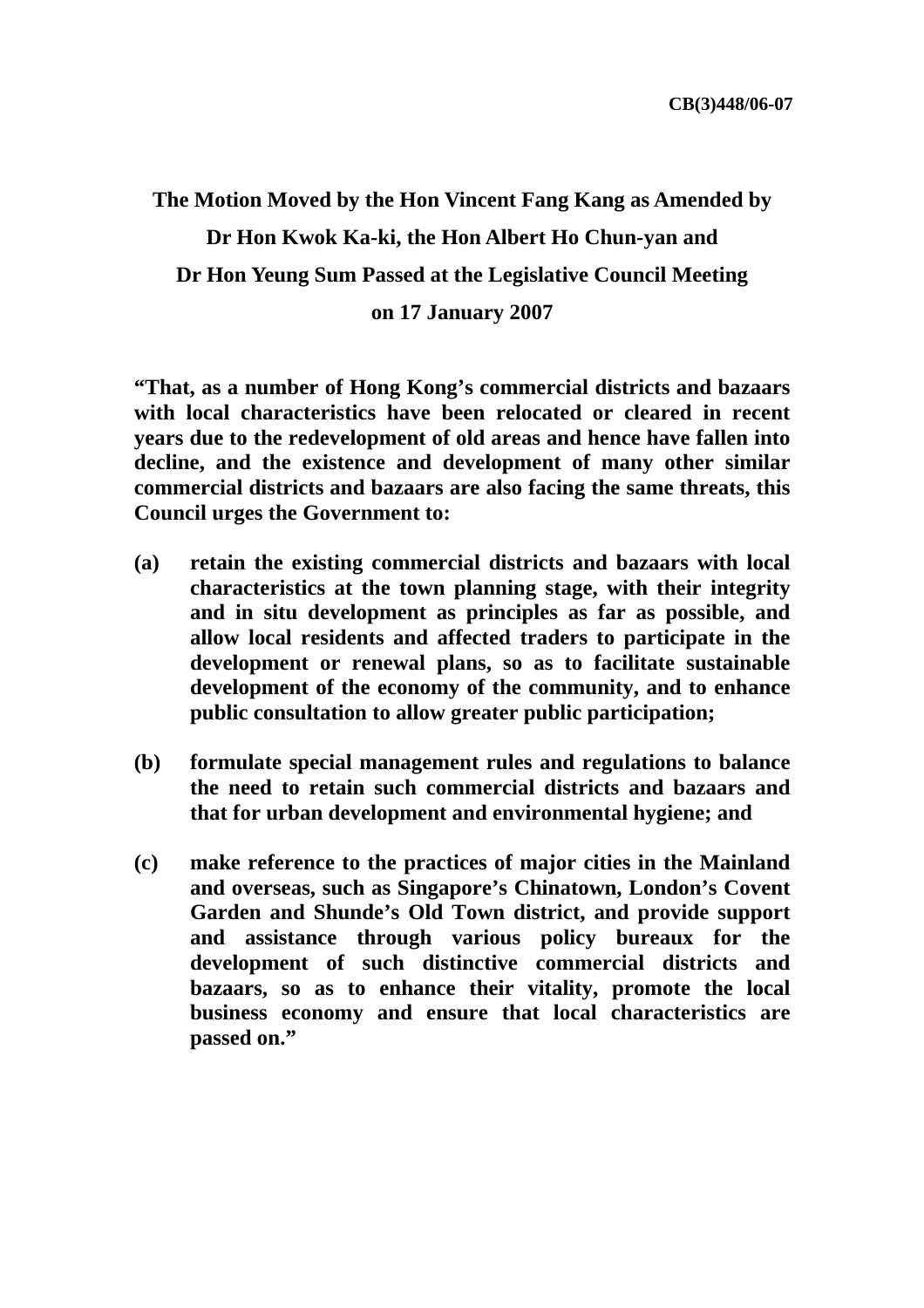## **Progress Report**

 At the Legislative Council Meeting held on 17 January 2007, the motion moved by the Hon Vincent Fang Kang and amended by Dr Hon Kwok Ka-ki, Hon Albert Ho Chun-yan and Dr Hon Yeung Sum was passed by the Legislative Council. This paper reports on the issues raised by Members.

 (a) We will closely work with relevant Government departments to support the overall heritage conservation policy and continue to facilitate the preservation of commercial districts and bazaars with local characteristics as far as practicable through a flexible and highly transparent town planning mechanism.

 Preserving local characteristics and respecting existing local culture and business activities have been the focal concern of Urban Renewal Authority (URA) in the planning process for its urban renewal projects. The URA always consults the relevant stakeholders in the planning and development stages of its projects as well as to make reference to the overseas experience as appropriate. A recent example is the Peel Street/Graham Street project announced by the URA. The URA has conducted local consultation for more than two years to solicit community views on the project. In order to address the community's aspirations, the URA's design concept will focus on revitaling the local characteristics of that old district, its architectural style and streetscape, with a view to preserving the existing architectural style and streetscape as far as possible, thus creating a synergy between old and new elements. One of URA's thinking is to develop the Graham Street into Hong Kong's first Old Shop Street attracting renowned old specialty shops to do business there and therefore becoming a landmark of Hong Kong. The URA would also try to retain the open market at Graham Street and Peel Street, which is a local characteristic of that district.

 (b) We have taken note of Members' views on the formulation of management rules and regulations by the Government to balance the need to retain such commercial districts and bazaars and that for urban development, environmental